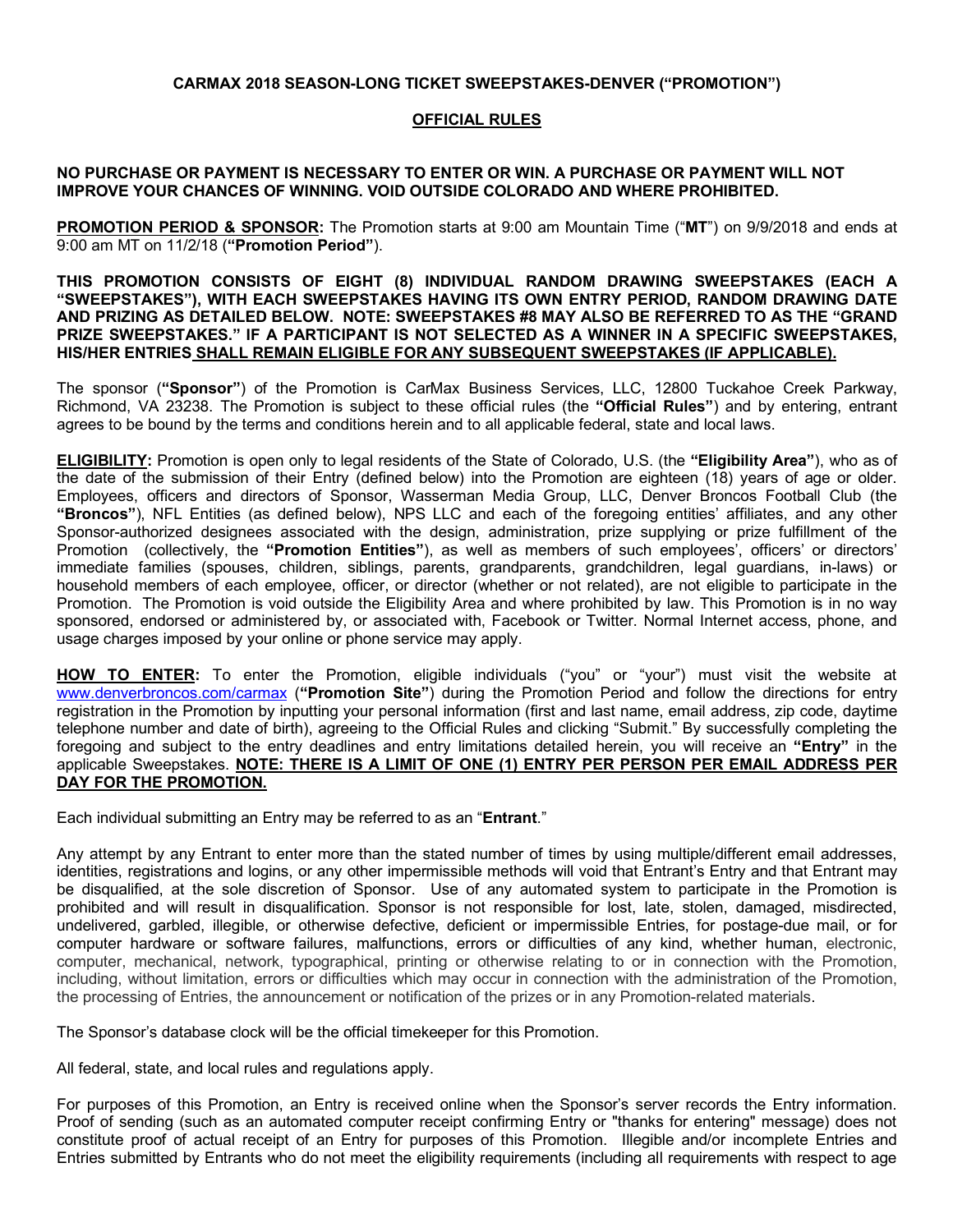and residence) are void. Entrants who do not follow all of the instructions, provide all of the required information in their Entry or abide by these Official Rules or other instructions of Sponsor will be disqualified.

**PRIVACY INFORMATION:** You understand that any personally identifiable information you provide shall be used only in a manner consistent with these Official Rules, and with CarMax's Privacy Policy: https://www.carmax.com/privacy-policy.

**WINNER SELECTION:** As stated within, there are eight (8) individual Sweepstakes in the Promotion. Two (2) potential winners will be selected in each of Sweepstakes #1 thru 7. Ten (10) potential winners will be selected for Sweepstakes #8 (Grand Prize Sweepstakes). A total of twenty-four (24) potential winners will be selected in connection with this Promotion. IF A PARTICIPANT IS NOT SELECTED AS A WINNER IN A SPECIFIC SWEEPSTAKES, HIS/HER ENTRIES SHALL REMAIN ELIGIBLE FOR ANY SUBSEQUENT SWEEPSTAKES (IF APPLICABLE). Sweepstakes random drawings will be conducted on or about the dates set forth in the following table depicting the entry period and random drawing schedule:

| <b>Sweepstakes</b>                                         | <b>Sweepstakes Entry Period</b>                                        | <b>Random Drawing</b>           | <b>Prize Game/Event</b>                 |
|------------------------------------------------------------|------------------------------------------------------------------------|---------------------------------|-----------------------------------------|
| Sweepstakes #1                                             | Begins at 9:00 am MT on<br>9/9/18<br>Ends at 9:00 am MT on<br>9/12/18  | <b>Date</b><br>On/about 9/12/18 | <b>Date</b><br>Game: Sunday,<br>9/16/18 |
| Sweepstakes #2                                             | Begins at 9:00 am MT on<br>9/9/18<br>Ends at 9:00 am MT on<br>9/26/18  | On/about 9/26/18                | Game: Monday,<br>10/1/18                |
| Sweepstakes #3                                             | Begins at 9:00 am MT on<br>9/9/18<br>Ends at 9:00 am MT on<br>10/10/18 | On/about 10/10/18               | Game: Sunday,<br>10/14/18               |
| Sweepstakes #4                                             | Begins at 9:00 am MT on<br>9/9/18<br>Ends at 9:00 am MT on<br>10/31/18 | On/about 10/31/18               | Game: Sunday,<br>11/4/18                |
| Sweepstakes #5                                             | Begins at 9:00 am MT on<br>9/9/18<br>Ends at 9:00 am MT on<br>11/2/18  | On/about 11/2/18                | Game: Sunday,<br>11/25/18               |
| Sweepstakes #6                                             | Begins at 9:00 am MT on<br>9/9/18<br>Ends at 9:00 am MT on<br>11/2/18  | On/about 11/2/18                | Game: Sunday,<br>12/15/18               |
| Sweepstakes #7                                             | Begins at 9:00 am MT on<br>9/9/18<br>Ends at 9:00 am MT on<br>11/2/18  | On/about 11/2/18                | Game: Sunday,<br>12/30/18               |
| Sweepstakes #8<br><b>GRAND PRIZE</b><br><b>SWEEPSTAKES</b> | Begins at 9:00 am MT on<br>9/9/18<br>Ends at 9:00 am MT on<br>11/2/18  | <b>On/about 11/2/18</b>         | Event: Sunday,<br>11/11/18              |

Random drawings will be conducted by representatives of the Broncos. Decisions of Sponsor and Broncos shall be final and binding in all matters relating to this Promotion. The potential prize winners will be notified by representatives of the Sponsor by telephone and/or email within one (1) day of the applicable random drawing and will be required to verify eligibility in the Promotion within the time limit stated at time of notification or prize will be forfeited and may (at Sponsor's sole discretion) be awarded to an alternate. Prize winners and their guests (each a **"Guest"** as defined and detailed below) may be required to execute and return Release of Liability/Publicity Release documents and prize winners will also be required to execute and return an IRS W-9 form within a stated time period.

Potential prize winner's failure to respond to any notification or request or return all required forms within the stated time period may result in the potential prize winner being disqualified and (time permitting) an alternate winner may or may not be selected at Sponsor's sole discretion.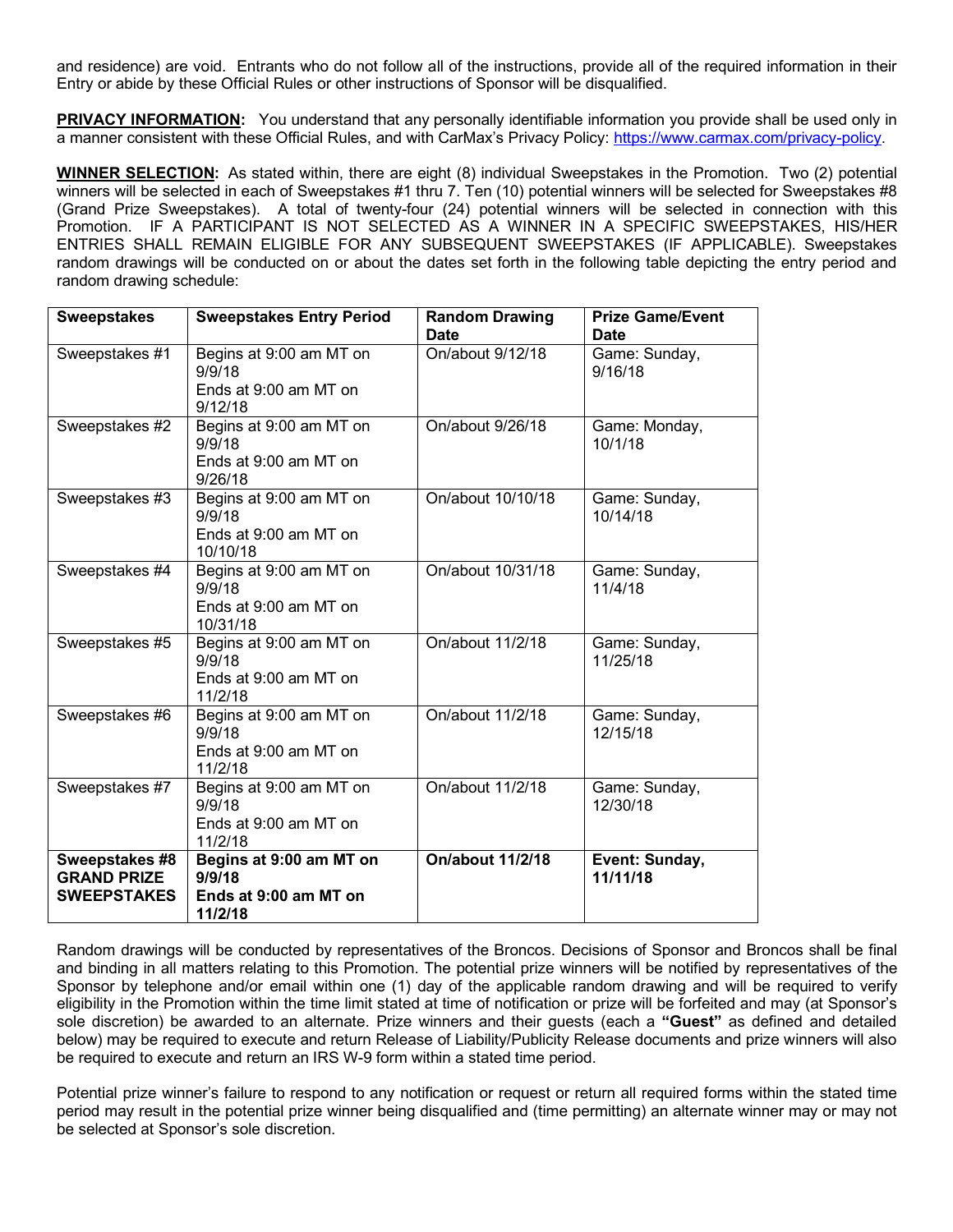If any prize notification or prize is returned as undeliverable for any reason, Sponsor may decide, in its discretion, to award such prize to an alternate eligible Entrant or if time does not permit (in Sponsor's opinion) to not award such prize.

As stated in the Release of Liability/Publicity Release documents referenced above, acceptance of a prize constitutes permission (except where prohibited) granted to Promotion Entities to use each specific winner's and Guest's name, likeness, picture, voice, biographical information and statements for publicity, advertising, trade and promotional purposes in connection with the Promotion in any and all media and manner and by any and all means now known or hereafter devised in perpetuity worldwide without additional compensation or limitation of any kind, and without the need to get any further consent.

Prizes are not transferable, assignable, or redeemable for cash; however, Sponsor reserves the right to make equivalent prize substitutions at its sole discretion. Prizes are provided "as is" and without any warranty of any kind. Some jurisdictions may not allow exclusion of implied warranties, so the above exclusion may not apply. Check local laws for any restrictions or limitations regarding these exclusions. Sponsor will not replace any lost or stolen prize or components of a prize. Winners are responsible for all taxes and fees associated with prize receipt and/or use. By accepting a prize, winner acknowledges compliance with these Official Rules. All Federal, state and local tax liabilities are the responsibility of the prize winners. If prize winner is unable to attend the game or any event or part thereof associated with the specific Sweepstakes prize he/she has won, he/she will be disqualified and an alternate winner will be selected (if time permits, at Sponsor's discretion). Only the number of prizes stated in these Official Rules is available to be won in the Promotion. If, by reason of a print or other error, more prizes are claimed than the number set forth in these Official Rules for a particular Sweepstakes, an alternate winner will be selected in accordance with the winner selection method described above (if time permits, at the sole discretion of the Sponsor) from among all eligible claimants making purportedly valid claims to award the advertised number of prizes available.

Failure to respond to the attempted notifications within twenty-four (24) hours of the date of notification, return correctly executed documents or to comply with any other provision herein, may result in the prize winner being disqualified and an alternate prize winner may or may not be selected at Sponsor's sole discretion.

**PRIZES:** The prizes to be awarded in each Sweepstakes are as follows:

*Sweepstakes #1-7:* Two (2) potential winners will be selected for each of these Sweepstakes, with each prize consisting of two (2) game tickets (one (1) ticket for the prize winner and one (1) ticket for his/her Guest) to the specific game detailed above for a specific Sweepstakes and one (1) parking pass. The approximate retail value (**"ARV"**) of each prize is \$260.00 each.

*Sweepstakes # 8 (Grand Prize Sweepstakes):* Ten (10) potential winners for Sweepstakes # 8 will be selected, with each prize consisting of the following **"Event"** for the prize winner and up to five (5) Guests, a private tour of Broncos Stadium at Mile High, a private dinner party, and the opportunity (subject to availability) to meet Demaryius Thomas and Courtland Sutton. In addition, each grand prize winner will receive an ARV of \$500 in promotional items. Note: style and size of the promotional items is at the sole discretion of Sponsor and subject to availability. The total ARV of each Grand Prize is \$1,100.00. All details of the Event including, but not limited to specific date, time and duration are at the sole discretion of Sponsor and Broncos.

Prize winner must be one (1) of the prize ticket users attending the game (for winners of Sweepstakes 1-7) or the Event (for winners of Sweepstakes 8). Prize winners' Guests must be at the time of prize fulfillment the age of majority in the jurisdiction in which he/she resides (and at least eighteen (18) years of age), unless accompanied by a parent or legal guardian, and must complete and return a liability/publicity release prior to prize award. If Guest is a minor in his/her state of residence, minor's parent/legal guardian must complete and return all releases on behalf of minor. In the event that prize winner chooses to attend the prize game with no Guest (for winners of Sweepstakes 1-7) or less than five (5) Guests (for winners of Sweepstakes 8), no additional compensation will be made.

Note: Except as expressly provided herein, any and all transportation, accommodations, food, drinks and other expenses associated with the use of a prize are the sole responsibility of the prize winner and his or her Guest(s). No transportation or accommodations will be provided by the Promotion Entities. Specific seat locations (if applicable) are at the sole discretion of Sponsor. All prizes may be referred to hereafter individually as a **"Prize"** and collectively as **"Prizes"**. The total ARV of all Prizes to be awarded in the Promotion is \$14,900. There is a limit of one (1) Prize per person/household address during the Promotion Period. Sponsor is not responsible for providing refund/compensation if a game is cancelled or if any portion of the Event does not take place as planned, except at its discretion.

In the event winner and/or Guest(s) engages in behavior during the Prize game or Event that (as determined by Sponsor or Broncos in their sole discretion) is obnoxious or threatening, illegal, or that is intended to threaten or harass any other person, or that in any way disparages or adversely affects the reputation, image, and/or customer goodwill of Sponsor,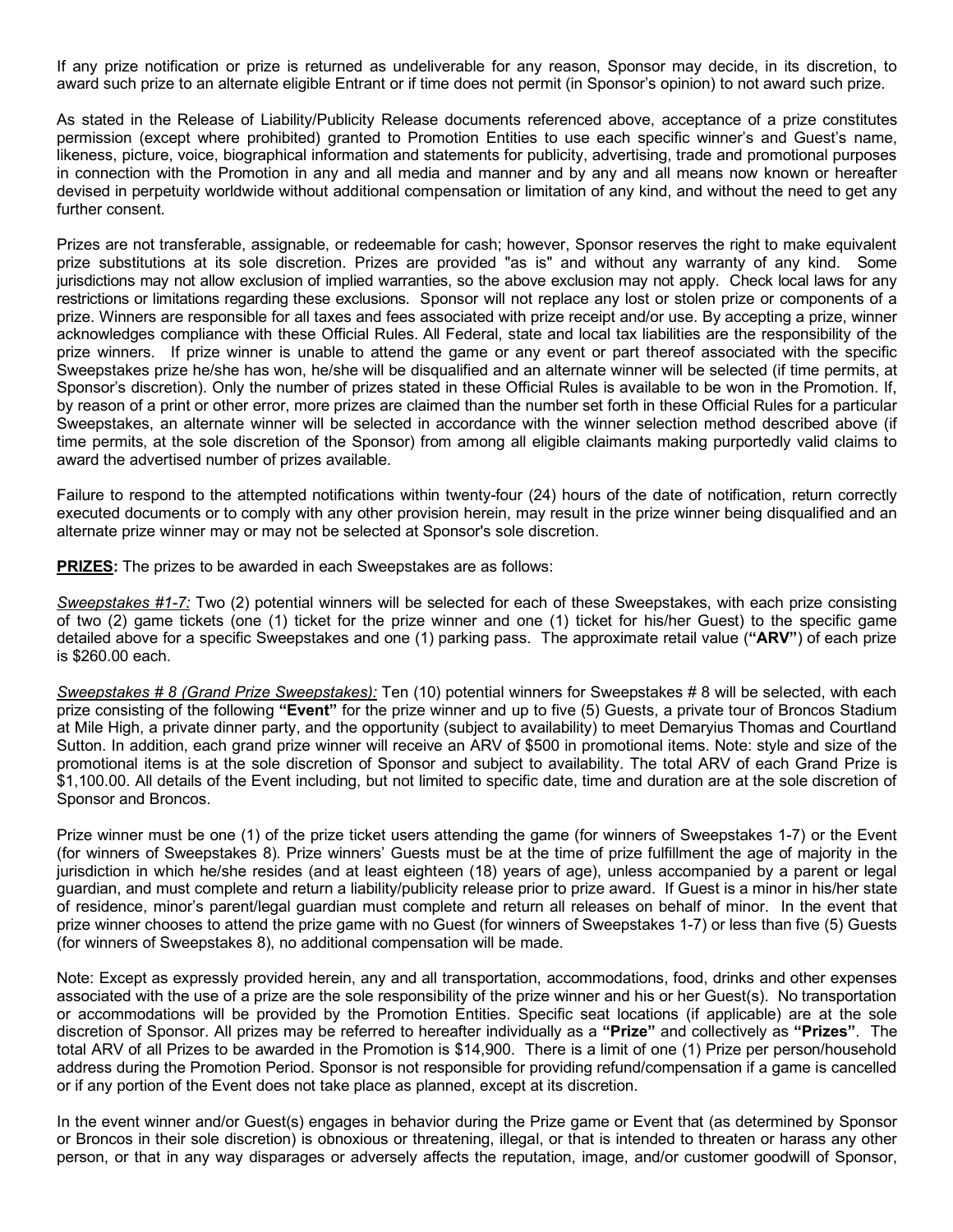Broncos, or any of their respective services, products, trademarks, service marks, or logos, Sponsor and/or Broncos reserve the right to terminate the Prize early, and send winner and/or Guest home with no further obligations or compensation whatsoever to winner and/or Guest (which may, in Sponsor's sole discretion, result in such winner's disqualification from the Promotion and forfeiture of any (and/or all) Prize(s). In the event winner or Guest engages in behavior during the Prize game or Event that (as determined by Sponsor and/or Broncos in their sole discretion) is illegal, tortious, or subjects winner or Guest to arrest or detention, Sponsor and Broncos shall have no obligation to pay any damages, fees, fines, judgments or other costs or expenses of any kind whatsoever incurred by winner or Guest as a result of such conduct. Sponsor and Broncos shall have no liability for any personal injuries, death, property damage, or other damages or expenses resulting from or arising out of any travel related to the Prize or any other aspect of winner's or Guest's acceptance or use of the Prize.

Awarding of the Prizes is subject to the Prize winners' acceptance of all requisite conditions within these Official Rules and each Prize winner's ability and agreement to grant the rights set forth in these Official Rules and all required documents detailed herein. ALL POTENTIAL WINNERS ARE SUBJECT TO VERIFICATION BY SPONSOR, WHOSE DECISIONS ARE FINAL AND BINDING IN ALL MATTERS RELATED TO THE PROMOTION. AN ENTRANT IS NOT A WINNER OF ANY PRIZE UNLESS AND UNTIL ENTRANT'S ELIGIBILITY HAS BEEN VERIFIED AND ENTRANT HAS BEEN NOTIFIED THAT VERIFICATION IS COMPLETE.

**ODDS OF WINNING:** The odds of winning a Prize in a specific Sweepstakes are determined by the total number of Entries received during that specific Sweepstakes' Entry Period.

**RELEASES:** The Promotion Entities, Facebook, Inc., Twitter, Inc. and any and all Internet server(s) and access provider(s), and each of their respective affiliates, subsidiaries, parent corporations, and advertising and promotion agencies, and all of their officers, directors, shareholders, employees and agents (collectively, **"Releasees"**) are not responsible for: any incorrect or inaccurate Entry information; human errors; technical malfunctions; failures, omissions, interruptions, deletions or defects of any telephone network, computer online systems, computer equipment, servers, providers, or software, including without limitation any injury or damage to participant's or any other person's computer relating to or resulting from participation in the Promotion; inability to access any website; theft, tampering, destruction, or unauthorized access to, or alteration of, Entries; data that is processed late or incorrectly or is incomplete or lost due to telephone, computer or electronic malfunction or traffic congestion on telephone lines or the Internet or any web site or for any other reason whatsoever; typographical, printing or other errors; any other Promotion related materials which are late, lost, incomplete, misdirected, stolen, mutilated, illegible, or or any combination thereof. Proof of attempting to submit an Entry is not considered proof of delivery or receipt. Illegible, incomplete and Entries in excess of the limits stated above and mechanically reproduced Entries will be disqualified. All Entries become the property of the Sponsor and will not be acknowledged or returned. False, fraudulent or deceptive Entries or acts shall render Entrants ineligible. By entering the Promotion, Entrants affirm that they have read and accepted these Official Rules.

**GOVERNING LAW/LIMITATION OF LIABILITY:** The internal substantive laws (as distinguished from the choice of law rules) of the Commonwealth of Virginia and the United States shall govern the validity and interpretation of these Official Rules and all other causes of action (whether sounding in contract or in tort) arising out of or relating to the Promotion or these Official Rules. By participating in the Promotion, participants hereby submit to the jurisdiction and venue of the federal and state courts of the Commonwealth of Virginia and waive the right to have disputes arising out of the subject matter hereof adjudicated in any other forum.

BY ENTERING THE PROMOTION, ENTRANT AGREES THAT TO THE EXTENT PERMITTED BY APPLICABLE LAW: (1) ANY AND ALL DISPUTES, CLAIMS AND CAUSES OF ACTION ARISING OUT OF OR CONNECTED WITH THE PROMOTION, OR ANY PRIZE AWARDED, WILL BE RESOLVED INDIVIDUALLY, WITHOUT RESORT TO ANY FORM OF CLASS ACTION; (2) ANY AND ALL CLAIMS, JUDGMENTS AND AWARDS WILL BE LIMITED TO ACTUAL THIRD-PARTY, OUT-OF-POCKET COSTS INCURRED (IF ANY) NOT TO EXCEED FIFTY DOLLARS (\$50.00), BUT IN NO EVENT WILL ATTORNEYS' FEES BE AWARDED OR RECOVERABLE; (3) UNDER NO CIRCUMSTANCES WILL ANY ENTRANT BE PERMITTED TO OBTAIN ANY AWARD FOR, AND ENTRANT HEREBY KNOWINGLY AND EXPRESSLY WAIVES ALL RIGHTS TO SEEK, PUNITIVE, INCIDENTAL, CONSEQUENTIAL OR SPECIAL DAMAGES, LOST PROFITS AND/OR ANY OTHER DAMAGES, OTHER THAN ACTUAL OUT-OF-POCKET EXPENSES NOT TO EXCEED FIFTY DOLLARS (\$50.00), AND/OR ANY RIGHTS TO HAVE DAMAGES MULTIPLIED OR OTHERWISE INCREASED; AND (4) ENTRANTS' REMEDIES ARE LIMITED TO A CLAIM FOR MONEY DAMAGES (IF ANY) AND ENTRANT IRREVOCABLY WAIVES ANY RIGHT TO SEEK INJUNCTIVE OR EQUITABLE RELIEF. SOME JURISDICTIONS DO NOT ALLOW THE LIMITATIONS OR EXCLUSION OF LIABILITY, SO THE ABOVE MAY NOT APPLY TO YOU.

**FORCE MAJEURE:** Releasees shall not be liable to the Prize winners or any other person for failure to supply a Prize or any part thereof, by reason of any acts of God, any action(s), regulation(s), order(s) or request(s) by any governmental or quasi-governmental entity (whether or not the action(s), regulation(s), order(s) or request(s) prove(s) to be invalid), equipment failure, terrorist acts, earthquake, war, fire, flood, explosion, unusually severe weather, hurricane, embargo,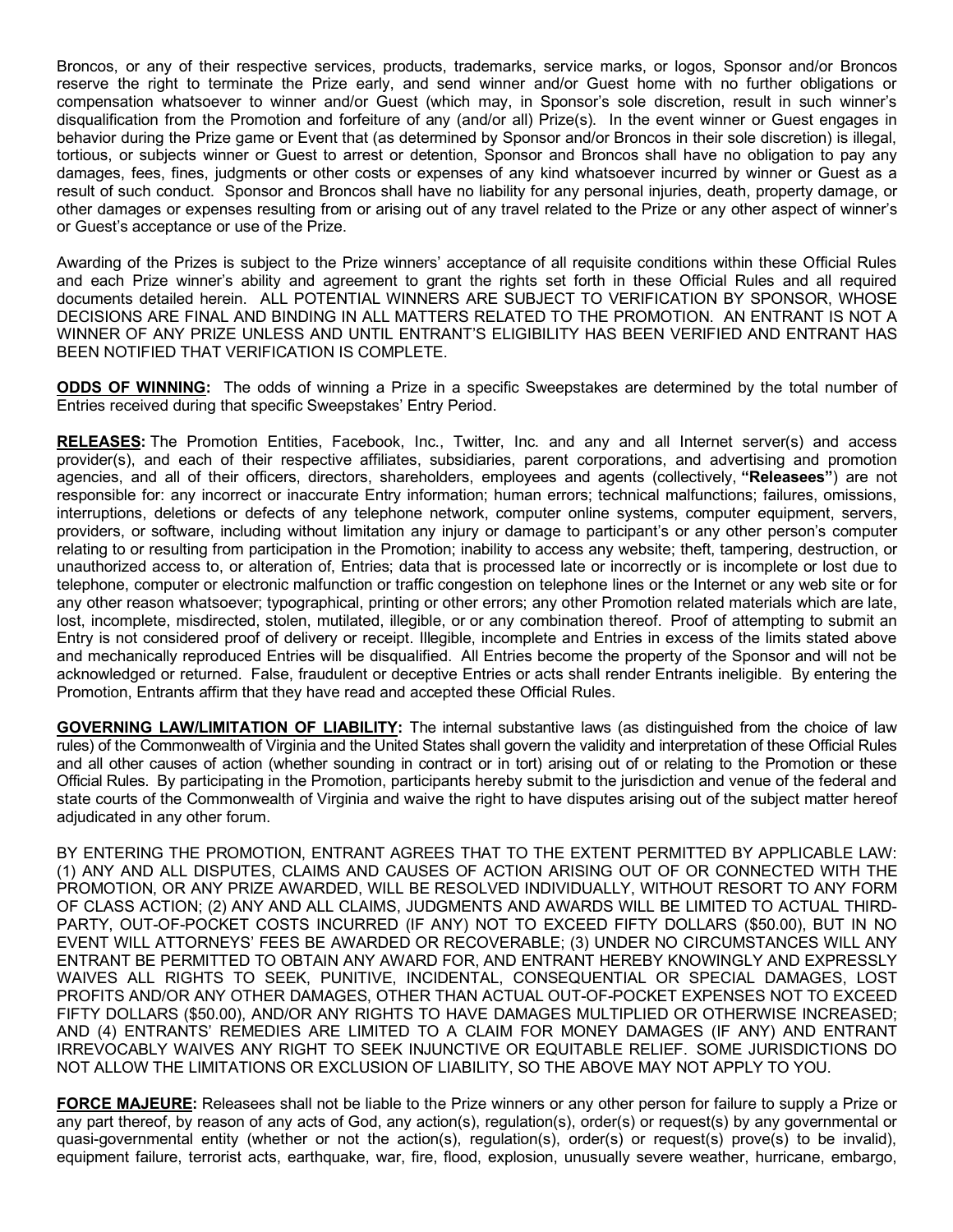labor dispute or strike (whether legal or illegal), labor or material shortage, transportation interruption of any kind, work slow-down, civil disturbance, insurrection, riot, network or computer problems, internet problems, hacking, computer viruses, unauthorized computer access, tampering, or any other cause beyond Sponsor's sole control.

**GENERAL CONDITIONS:** If for any reason this Promotion (or any part thereof) is not capable of running as planned, or if this Promotion or any web site associated therewith (or any portion(s) thereof) becomes corrupted or does not allow the proper playing of the Promotion and processing of Entries in accordance with these Official Rules, or if infection by computer virus, bugs, tampering, unauthorized intervention, actions by Entrants (or others), fraud, technical failures, or any other causes, in the Sponsor's sole opinion, corrupts or affects the administration, security, fairness, integrity, or proper conduct of this Promotion, the Sponsor reserves the right, at its sole discretion, to disqualify any individual implicated in such action and/or to cancel, terminate, modify, or suspend this Promotion or any portion thereof. In the event this Promotion is cancelled, the Sponsor will conduct a random drawing to award the applicable Prizes from among all eligible, non-suspect Entries received prior to the time of the action or event warranting such cancellation (time permitting). If such cancellation, termination, modification, or suspension occurs, notification will be posted at Promotion Site. The Releasees are not responsible for the actions of Entrants in connection with the Promotion, including Entrants' attempts to circumvent the Official Rules or otherwise interfere with the administration, security, fairness, integrity or proper conduct of the Promotion. Persons found tampering with or abusing any aspect of this Promotion, or whom Sponsor believes to be causing malfunction, error, disruption or damage may be disqualified. Additionally, any attempt to cheat the Promotion, as determined at the sole and absolute discretion of Sponsor, may result in immediate disqualification of the Entrant, as well as other possible consequences, including disqualification from any and all existing and future sweepstakes, contests or other promotions. ANY ATTEMPT BY AN ENTRANT OR ANY OTHER INDIVIDUAL TO DAMAGE ANY WEB SITE, OR UNDERMINE THE LEGITIMATE OPERATION OF THE PROMOTION IS A VIOLATION OF CRIMINAL AND/OR CIVIL LAWS AND SHOULD SUCH AN ATTEMPT BE MADE, THE SPONSOR RESERVES THE RIGHT TO SEEK DAMAGES AND OTHER REMEDIES FROM ANY SUCH PERSON TO THE FULLEST EXTENT PERMITTED BY LAW.

Multiple Entrants may not share the same email address. If a dispute arises about who submitted an Entry, the Entry will be deemed submitted by the authorized account holder of the email address used. The authorized account holder of the email address is deemed the natural person who is assigned to an email address by an Internet access provider, service provider, or other online organization that is responsible for assigning email addresses for the domain associated with the submitted email address. A potential Prize winner may be requested to provide the Sponsor with proof that he/she is the authorized account holder of the email address associated with the winning Entry and that all eligibility requirements are met.

In the event a dispute regarding the identity of the individual who actually submitted an Entry cannot be resolved to Sponsor's satisfaction, the affected Entry will be deemed ineligible. The Releasees are not responsible for electronic communications that are undeliverable as a result of any form of active or passive filtering of any kind, or insufficient space in Entrant's email account to receive email messages. Also, the Releasees are not responsible, and may disqualify an Entrant, if his or her email address does not work or if it is changed without Entrant giving prior written notice to Sponsor.

**NOTE:** Entry must be made by the Entrant only as detailed above. Entries made by any other individual or any entity, and/or originating at any other web site or email address, including, but not limited to, commercial sweepstakes subscription notification and/or entering service sites, will be declared invalid and disqualified for this Promotion. Entries generated by a script, computer programs, macro, programmed, robotic or other automated means are void and may be disqualified. The use of any device or software to automate the Entry process is prohibited. Entries or other materials that are incomplete, illegible, corrupted, damaged, destroyed, forged, false, lost, late, misdirected, postage due, deceptive, in greater quantity than the limit stated above or otherwise not in compliance with the Official Rules may be disqualified from the Promotion at Sponsor's sole and absolute discretion.

**MISCELLANEOUS:** The invalidity or unenforceability of any provision of these Official Rules will not affect the validity or enforceability of any other provision. In the event that any provision of the Official Rules is determined to be invalid or otherwise unenforceable or illegal, the other provisions will remain in effect and will be construed in accordance with their terms as if the invalid or illegal provision were not contained herein. Sponsor's failure to enforce any term of these Official Rules will not constitute a waiver of that provision. Participants agree to waive any rights to claim ambiguity of these Official Rules. Headings are solely for convenience of reference and will not be deemed to affect in any manner the meaning or intent of the documents or any provision hereof. In the event there is a discrepancy or inconsistency between disclosures or other statements contained in any Promotion-related materials, privacy policy and/or the terms and conditions of the Official Rules, the Official Rules shall prevail, govern and control and the discrepancy will be resolved in Sponsor's sole and absolute discretion.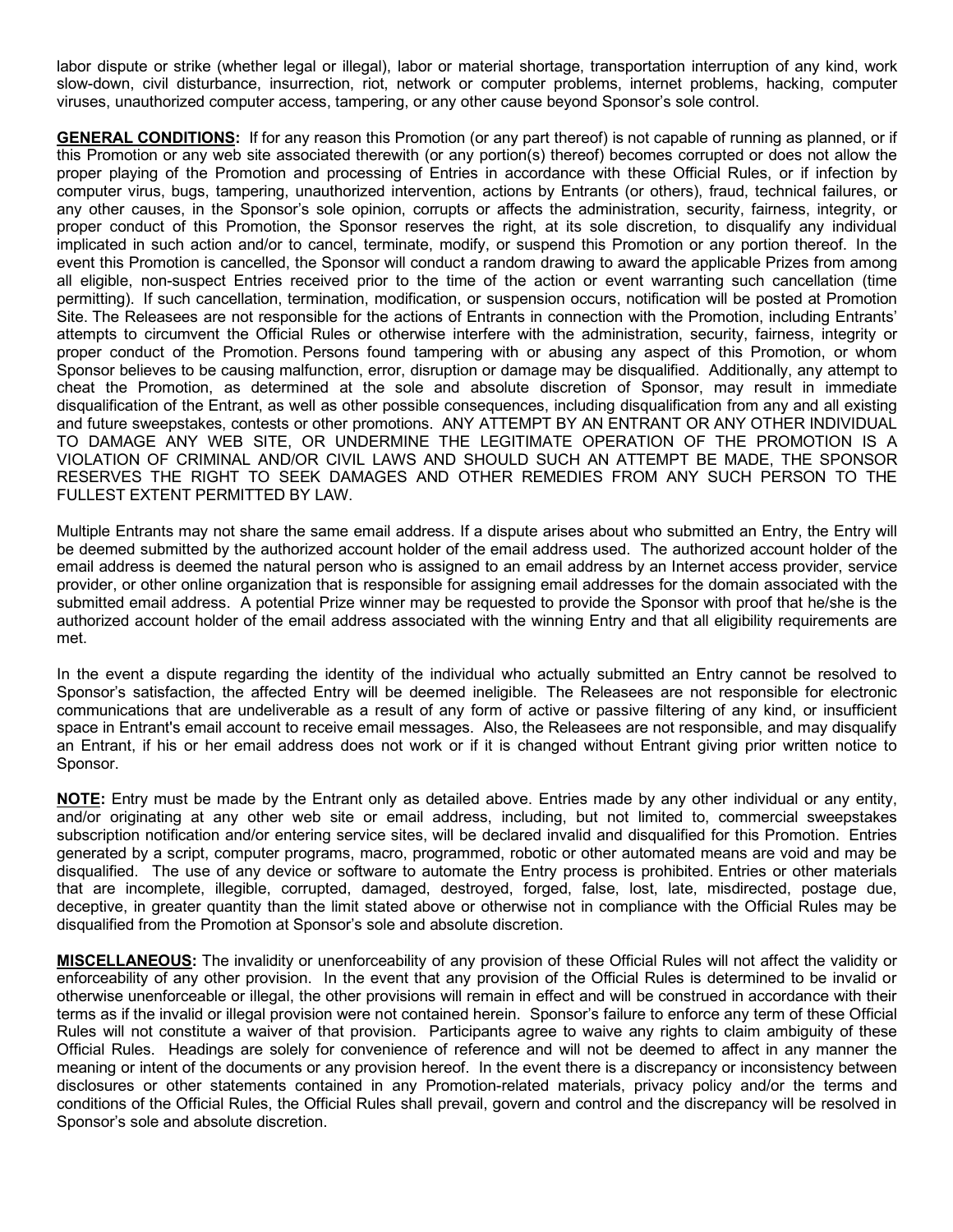**No Injunctive Relief:** EACH PARTICIPANT UNDERSTANDS AND AGREES THAT HE/SHE SHALL HAVE NO RIGHT TO ENJOIN OR RESTRAIN THE DEVELOPMENT, PRODUCTION, ADVERTISING, PROMOTION, DISTRIBUTION OR EXPLOITATION OF THE PROMOTION OR ANY OTHER PRODUCT OR PROJECT OF PROMOTION ENTITIES OR ANY OF THEIR RESPECTIVE AFFILIATES.

**DISCLAIMERS AND LIMITATION OF LIABILITY; DISCLAIMER OF WARRANTIES.** BY PARTICIPATING IN THE PROMOTION, EACH PARTICIPANT AGREES: (I) TO BE BOUND BY THESE OFFICIAL RULES AND ALL APPLICABLE LAWS; (II) TO WAIVE ANY RIGHTS TO CLAIM AMBIGUITY WITH RESPECT TO THESE OFFICIAL RULES AND ANY PROMOTIONAL MATERIALS RELATED TO THE PROMOTION; (III) WAIVE ALL OF HIS/HER RIGHTS TO BRING ANY CLAIM, ACTION, OR PROCEEDING AGAINST ANY OF THE PROMOTION ENTITIES; AND (IV) TO RELEASE EACH OF THE PROMOTION ENTITIES, FACEBOOK, INC., TWITTER, INC. AND EACH OF THEIR RESPECTIVE DIRECTORS, OFFICERS, EMPLOYEES, AGENTS, REPRESENTATIVES OR OTHER AUTHORIZED DESIGNEES FROM ANY LIABILITY (INCLUDING, BUT NOT LIMITED TO, LIABILITY FOR ANY PROPERTY LOSS, DAMAGE, PERSONAL INJURY, BODILY INJURY, DEATH, LOSS, EXPENSE, ACCIDENT, DELAY, INCONVENIENCE OR IRREGULARITY) THAT MAY ARISE IN CONNECTION WITH, AS APPLICABLE: (A) ENTRANT'S PARTICIPATION OR INABILITY TO PARTICIPATE IN THE PROMOTION; (B) TYPOGRAPHICAL ERRORS IN THE OFFICIAL RULES OR ANY OFFLINE OR WIRELESS PROMOTION-RELATED PROMOTIONAL MATERIAL; (C) ACCEPTANCE OR POSSESSION, DEFECTS IN, USE, MISUSE OR INABILITY TO USE ANY PRIZE (OR ANY COMPONENT THEREOF); (D) ANY CHANGE IN PRIZING AS PERMITTED HEREUNDER OR OTHERWISE DUE TO REASONS BEYOND ANY OF THE PROMOTION ENTITIES' CONTROL; (E) HUMAN ERROR; (F) INCORRECT OR INACCURATE TRANSCRIPTION, RECEIPT, TRANSMISSION, CODING, TRANSCODING, OR COMPUTING OF ANY MATERIALS; (G) ANY TECHNICAL MALFUNCTIONS OR UNAVAILABILITY OF ANY, WIRELESS DEVICE, APPLICATION OR NETWORK, SOFTWARE, WIRELESS SERVICE PROVIDER, MAIL SERVICE, PRIVATE MAIL SERVICE OR COURIER UTILIZED BY ANY OF THE PROMOTION ENTITIES OR BY AN ENTRANT; (H) INTERRUPTION OR INABILITY TO ACCESS ANY APPLICATION DUE TO HARDWARE OR SOFTWARE COMPATIBILITY OR OTHER PROBLEMS; (I) ANY LATE/LOST/DELAYED DATA TRANSMISSIONS, OMISSIONS, INTERRUPTIONS, DEFECTS, AND/OR ANY OTHER ERRORS OR MALFUNCTIONS; (J) ANY WRONGFUL, NEGLIGENT, OR UNAUTHORIZED ACT OR OMISSION ON THE PART OF ANY OTHER ENTRANT OR INDIVIDUAL PURPORTING TO ACT ON BEHALF OF ANY SUCH ENTRANT, AND/OR ANY OF THE PROMOTION ENTITIES AND/OR ANY OF THEIR AGENTS, EMPLOYEES OR AUTHORIZED DESIGNEES; (K) ANY WRONGFUL, NEGLIGENT, OR UNAUTHORIZED ACT OR OMISSION ON THE PART OF ANY OTHER PERSON OR ENTITY NOT AN EMPLOYEE OF ANY OF THE PROMOTION ENTITIES; OR (L) ANY OTHER CAUSE, CONDITION OR EVENT WHATSOEVER BEYOND THE CONTROL OF ANY ONE OR MORE OF THE PROMOTION ENTITIES. EACH WINNER HEREBY ACKNOWLEDGES THAT THE PROMOTION ENTITIES HAVE NEITHER MADE NOR ARE IN ANY MANNER RESPONSIBLE OR LIABLE FOR ANY WARRANTY, REPRESENTATION OR GUARANTEE, EXPRESS OR IMPLIED, IN FACT OR IN LAW, RELATIVE TO ANY PRIZE OR COMPONENT THEREOF BEYOND THE MANUFACTURER'S STATED WARRANTY (IF APPLICABLE). SOME JURISDICTIONS MAY NOT ALLOW EXCLUSION OF IMPLIED WARRANTIES, SO SOME OF THE ABOVE EXCLUSIONS MAY NOT APPLY. CHECK LOCAL LAWS FOR ANY RESTRICTIONS OR LIMITATIONS REGARDING THESE EXCLUSIONS.

**OFFICIAL RULES/WINNER LIST:** The Official Rules will be available at the Promotion Site during the Promotion Period. For a copy of the Winners List send a self-addressed, stamped envelope for receipt by 1/10/19 to CARMAX 2018 SEASON-LONG TICKET SWEEPSTAKES – (DENVER) - WINNERS LIST c/o Wasserman 4208 Six Forks Rd., Suite #1020, Raleigh, NC 27609.

**SPONSOR:** CarMax Business Services, LLC, 12800 Tuckahoe Creek Parkway, Richmond, VA 23238.

The National Football League, its member professional football clubs (including the Denver Broncos), NFL Ventures, Inc., NFL Properties LLC, NFL Enterprises LLC, NFL Productions LLC and NFL International LLC and each of their respective subsidiaries, affiliates, shareholders, officers, directors, agents, representatives and employees (collectively, the **"NFL Entities"**) will have no liability or responsibility for any claim arising in connection with participation in this promotion or any prize awarded. The NFL Entities have not offered or sponsored this promotion in any way.

© 2018 CarMax Business Services, LLC. CarMax® is a registered trademark of CarMax Business Services, LLC. All NFL-related trademarks are trademarks of the National Football League. All other trademarks belong to their third-party owners. All rights reserved.